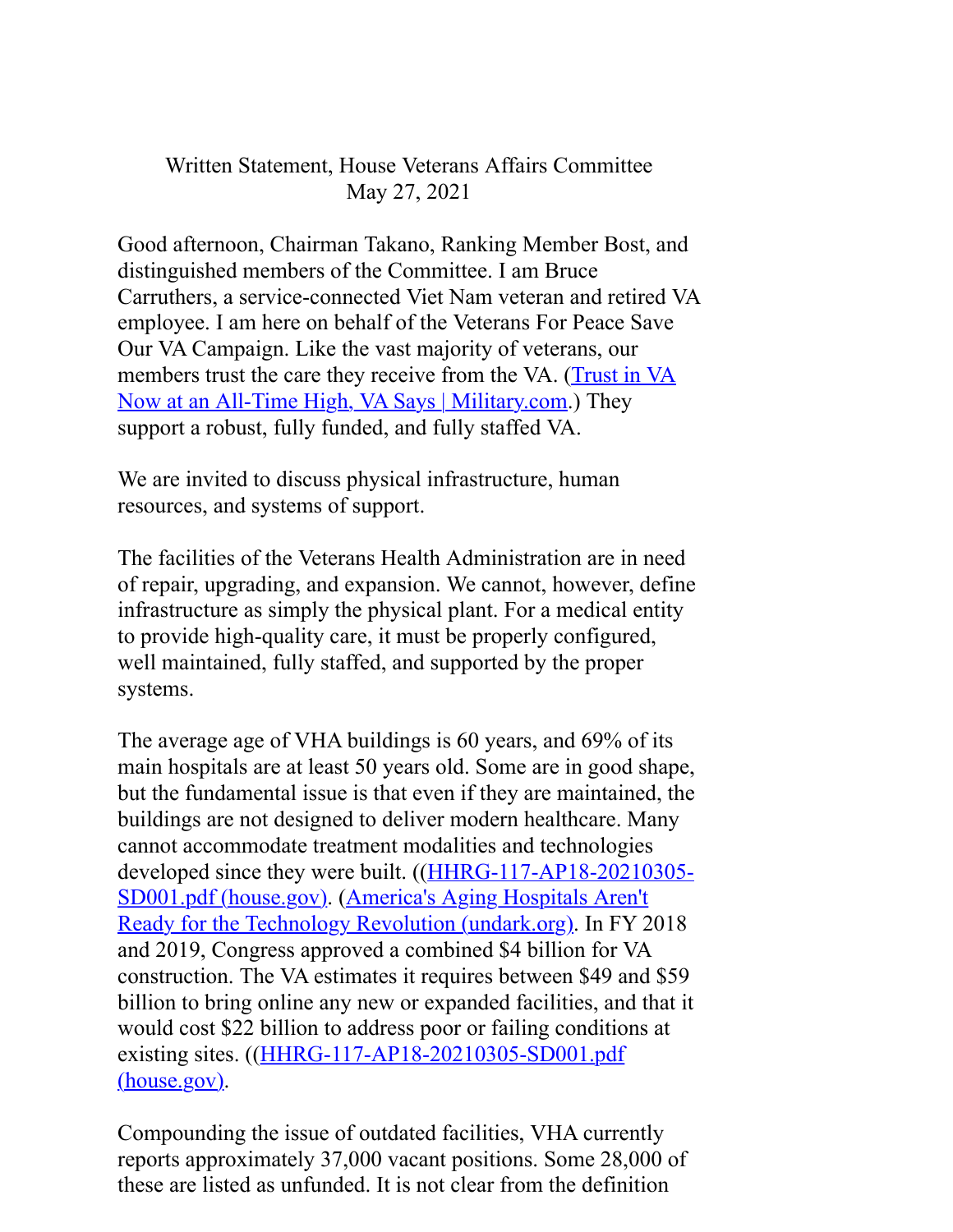provided if the medical centers have the resources to fill these vacancies. (VA » Human Resources and Administration/Operations, Security, and Preparedness (HRA/OSP) » VA Mission Act Section 505 Data). The VA Inspector General reports that in FY 2020 there were severe vacancies in medical officers and nurses, and this has been the case since 2014. Shortages also exists in other crucial occupations such as medical technologist, diagnostic radiologic technologists, and human resources management. The IG was particularly concerned with HR, as these positions are critical to filling vacancies. (OIG Determination of VHA Occupational Staffing Shortages FY 2020 (va.gov).

An unknown factor that is not addressed in the IG findings is the staffing level actually necessary for VHA to successfully meet its mission, including the additional demands put on the VA by legislative and executive actions, as well as the impact of the Covid-19 pandemic. It is likely that the number of required positions compared to authorized FTE is much higher than the 37,000 cited.

## (23193b\_1218b21d5b9c492299ff0f3df343c331.pdf (filesusr.com).

An updated and expanded VHA infrastructure that is fully staffed requires systems of support. Modern medicine increasingly relies on computer-assisted program for diagnosis and test results, an integrated medical record, and telemedicine. VHA is the leader in the telemedicine field now, and it is poised to take its Contact Centers to a new level that will allow veterans to call in and be referred for a telehealth visit or same day access visit. This will create a one-stop model. This initiative is much more sophisticated than anything in the private sector. This and other such initiatives should be supported.

There are strong voices that claim infrastructure is solely a "brick and mortar" issue. To be effective, however, a medical infrastructure program must include personnel and support systems. If VHA is not properly configured, fully staffed, and supported, it cannot accomplish its four missions: healthcare, education, research, and national preparedness.

Diverting veterans to the private sector under the Community Care Program is not a viable alternative to fully funding VHA. There is already a shortage of physicians, and this is projected to grow over the next decade. According to an article in *Human Resources for Health,* there will be physician shortages throughout the nation by 2030. (Physician workforce in the